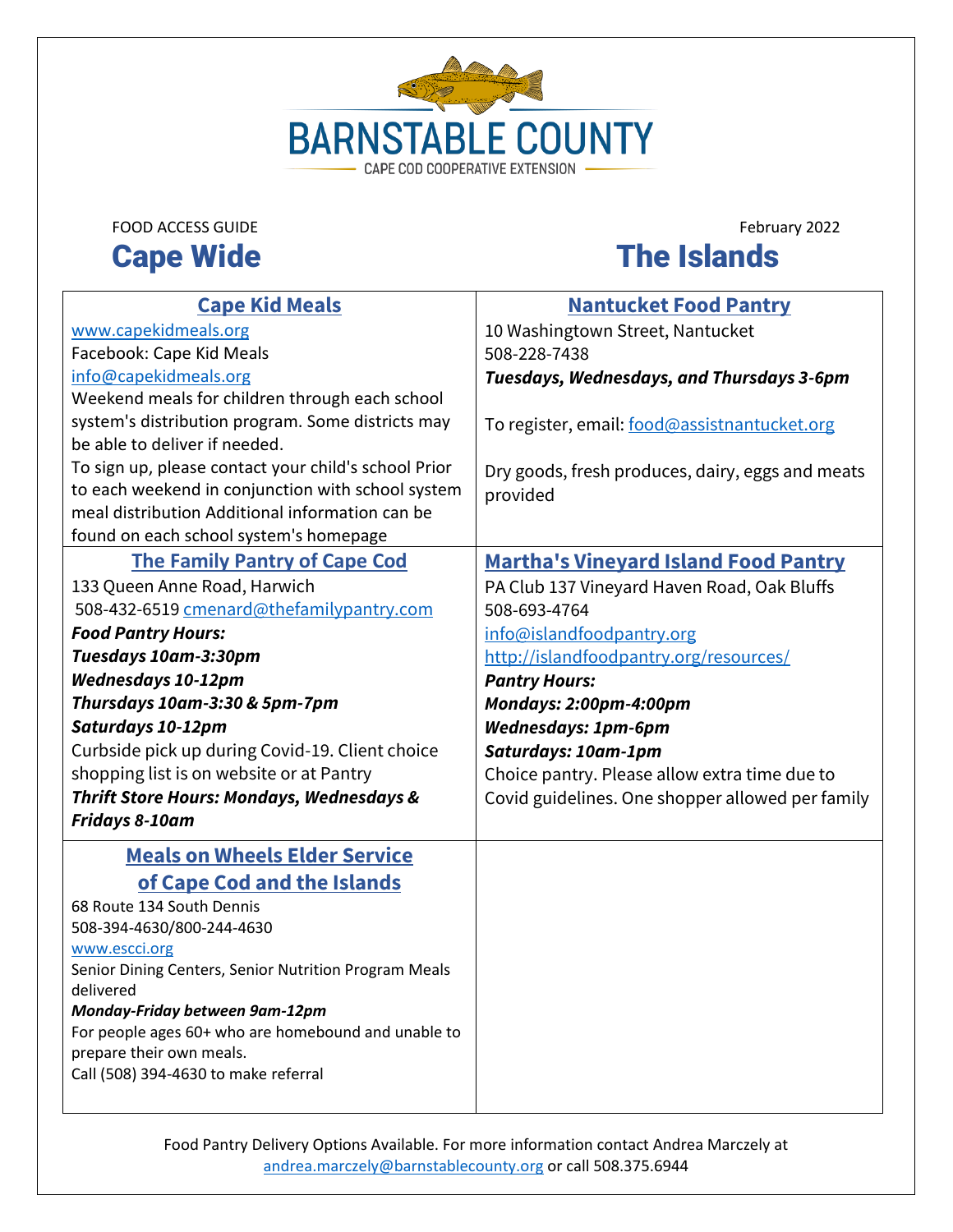

### Upper Cape

| <b>Bourne Friends Food Pantry</b>                                                                                                                          | <b>Christ the King Food Pantry</b>                                                                                                                                                                                                                                                                                                                                                                       |
|------------------------------------------------------------------------------------------------------------------------------------------------------------|----------------------------------------------------------------------------------------------------------------------------------------------------------------------------------------------------------------------------------------------------------------------------------------------------------------------------------------------------------------------------------------------------------|
| 20 Commerce Park Road, Pocasset                                                                                                                            | 5 Job's Fishing Road, Mashpee                                                                                                                                                                                                                                                                                                                                                                            |
| 508-759-3351                                                                                                                                               | 508-477-7700                                                                                                                                                                                                                                                                                                                                                                                             |
| Facebook: Friends Food Pantry Website:                                                                                                                     | www.christthekingparish.com/st-vincent-de-paul                                                                                                                                                                                                                                                                                                                                                           |
| www.friendsofbournecoa.org                                                                                                                                 | Open for all Cape Residents                                                                                                                                                                                                                                                                                                                                                                              |
| Open For All Bourne Residents                                                                                                                              | Client Choice, Drive through Distribution                                                                                                                                                                                                                                                                                                                                                                |
| <b>Pantry Hours:</b>                                                                                                                                       | Wednesdays 9:00am-12:00pm                                                                                                                                                                                                                                                                                                                                                                                |
| Tuesdays 9:00am-12:00pm with limited delivery<br>options available<br><b>Bagged Groceries and Pantry Supplies</b>                                          | Financial Assistance Hotline available to Mashpee<br>residence, call 508-477-7700                                                                                                                                                                                                                                                                                                                        |
| <b>Falmouth Service Center</b>                                                                                                                             | <b>Food4Vets</b>                                                                                                                                                                                                                                                                                                                                                                                         |
| 611 Gifford St. Falmouth                                                                                                                                   | Sandwich Empowerment Center 117 Rt. 6                                                                                                                                                                                                                                                                                                                                                                    |
| 508-548-2794                                                                                                                                               | www.mmsfi.org                                                                                                                                                                                                                                                                                                                                                                                            |
| Facebook: Falmouth Service Center Website:                                                                                                                 | February 8th & 22nd                                                                                                                                                                                                                                                                                                                                                                                      |
| www.falmouthservicecenter.org                                                                                                                              | from 10am-12pm                                                                                                                                                                                                                                                                                                                                                                                           |
| Open For All Massachusetts Residents                                                                                                                       | For Veterans Only, Pre-Registration Required.                                                                                                                                                                                                                                                                                                                                                            |
| <b>Service Center Hours:</b>                                                                                                                               | To Register visit www.mmsfi.org and bring                                                                                                                                                                                                                                                                                                                                                                |
| Tuesdays 10:00am-12:00pm                                                                                                                                   | confirmation email or a mobile device to expedite                                                                                                                                                                                                                                                                                                                                                        |
| Wednesdays 3:30-5:30pm                                                                                                                                     | pick up                                                                                                                                                                                                                                                                                                                                                                                                  |
| Thursdays 10:00am-12:00pm                                                                                                                                  | Shelf Stable Food Boxes for a two week supply for 2                                                                                                                                                                                                                                                                                                                                                      |
| Fridays 10:00am-12:00pm                                                                                                                                    | <b>Adults</b>                                                                                                                                                                                                                                                                                                                                                                                            |
| <b>Mashpee Village Pantry</b><br>1 Wampanoag Drive, Mashpee<br>508-477-2000<br>Open for Mashpee Village Residents<br>Pantry Open Monday-Friday 8:30-4:30pm | <b>Mashpee Tribal Council Food Pantry</b><br>483 Great Neck Rd. South, Mashpee<br>508-477-0208 Ext. 189<br>www.mashpeewampanoagtribe-nsn.gov/food-<br>pantry Facebook: Mashpee Wampanoag Tribe<br>Food Pantry<br>darlene.scott@mwtribe-NSN.gov<br><b>Pantry Hours: Tuesdays, Wednesdays, Thursdays</b><br>10:00am-4:00pm<br>Pantry Menu Posted on Door, Knock for Access<br>Groceries and Other Supplies |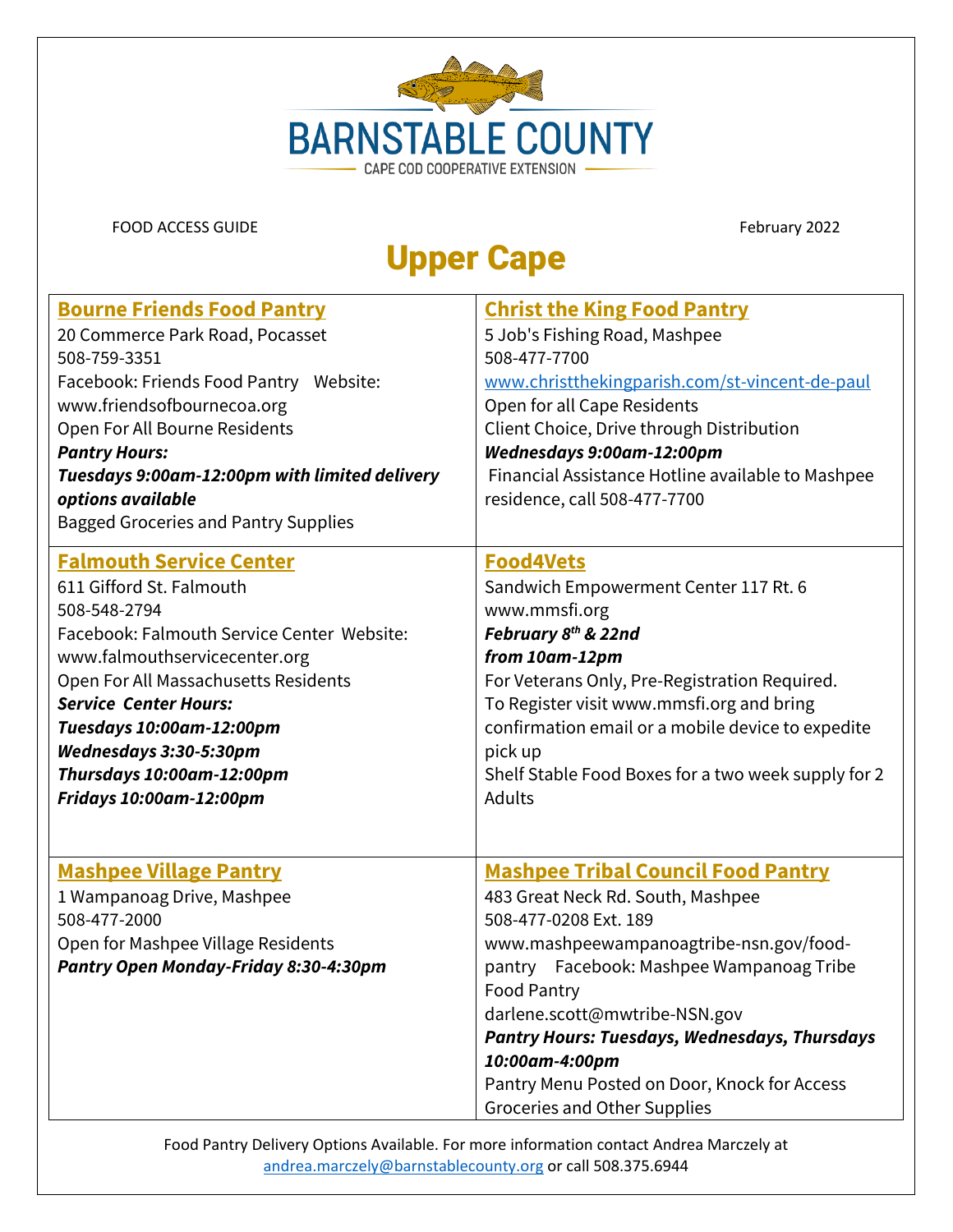

### Upper Cape

| <b>Sandwich Food Pantry</b>                 | <b>Hands of Hope Food Pantry</b>                  |
|---------------------------------------------|---------------------------------------------------|
|                                             |                                                   |
| 331 Cotuit Rd. Sandwich                     | Serving Sandwich area                             |
| 508-888-3816                                | 49 Rt. 28 West Harwich                            |
| www.sandwichfoodpantry.org                  | 508-432-1312                                      |
| Facebook: Sandwich Food Pantry, Inc.        | <b>Pantry Hours:</b>                              |
| Open for All Sandwich Residents-to become a | Monday and Friday 10:00-3:00                      |
| client, bring proof of residency            | Tuesday, Wednesday, Thursday 1:00-3:00 Meats,     |
| <b>Pantry Hours:</b>                        | dairy, bakery, perishables and non-perishables,   |
| Every Wednesday 10:00am-12pm                | personal items, paper products Thrift Shop hours: |
| Last Wednesday of the month 6-7:30pm        | Tuesday, Wednesday & Thursdays 10am-1pm           |
| 3rd Saturday 10-12pm                        |                                                   |
|                                             |                                                   |
| <b>St. Vincent DePaul Food Pantry</b>       |                                                   |
| 322 Quaker Meeting House Road, Sandwich-    |                                                   |
| located at the rear of Mary's Closet        |                                                   |
| <b>Thrift Store</b>                         |                                                   |
| 508-833-1555                                |                                                   |
| svdp@corpuschristiparish.org                |                                                   |
| <b>Thursdays 9:30-12:00pm</b>               |                                                   |
| Open to All Sandwich, Sagamore & Sagamore   |                                                   |
| <b>Beach Residents</b>                      |                                                   |
| Perishables and Non-Perishables Provided    |                                                   |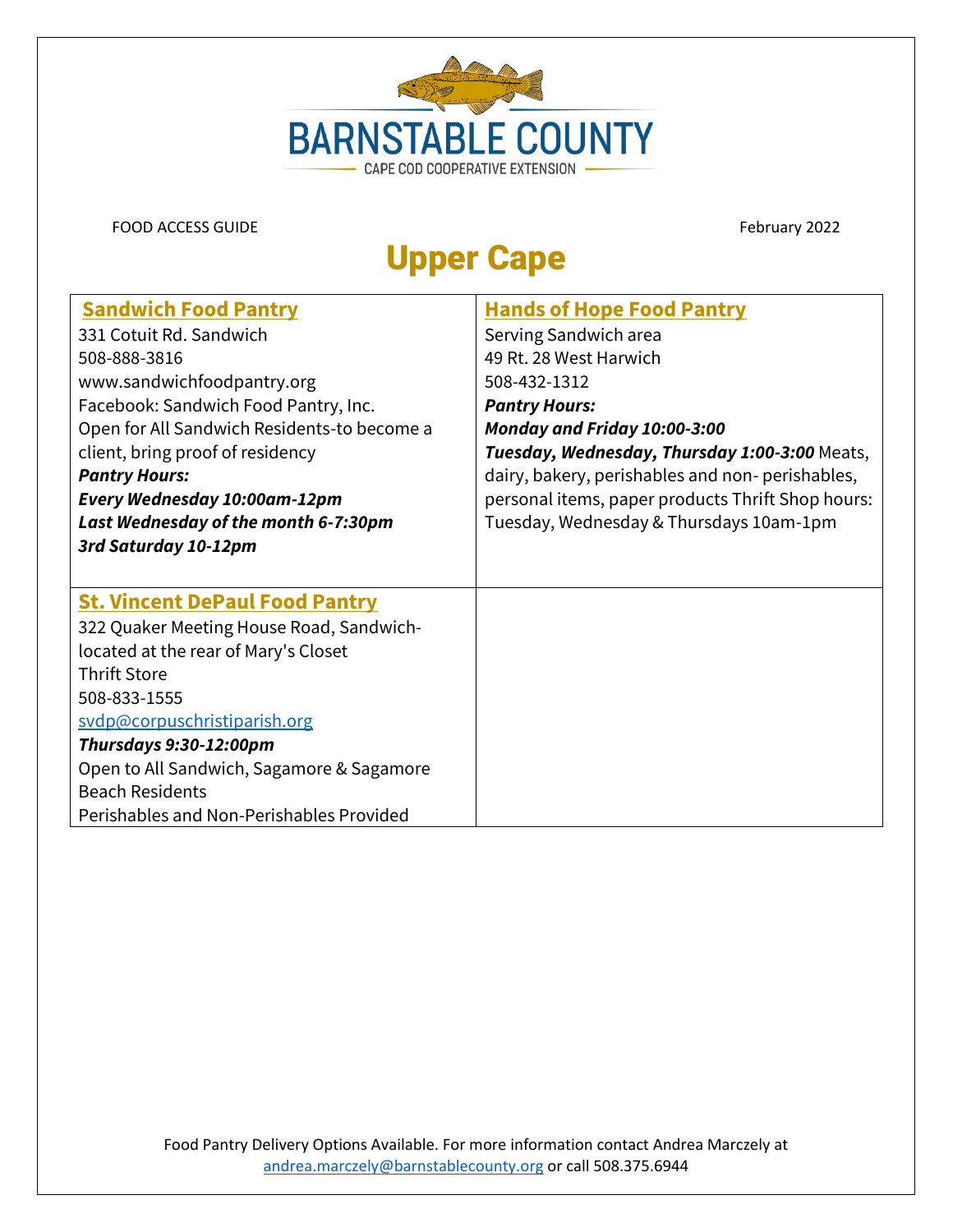

### Mid-Cape

| <b>Family Table Collaborative</b>                  | <b>Salvation Army Pantry &amp; Soup Kitchen</b>    |
|----------------------------------------------------|----------------------------------------------------|
|                                                    | 100 North St. Hyannis                              |
| 1337 Route 28, South Yarmouth                      | 508-775-0364                                       |
| 781-248-5753                                       | www.SalvationArmyMA.org/Hyannis                    |
| jeni@familytablecollaborative.com                  | All are welcome!                                   |
| Hot Meals to Go                                    | <b>Office and Social Service Hours:</b>            |
|                                                    | Monday-Friday 9:00am-4:00pm                        |
| For more information and dates of next meal        | <b>Pantry Hours:</b>                               |
| distribution, check their website or Facebook      | Monday-Thursday 10am-11:30am                       |
| page.                                              | What's provided: Shelf stable food, drinks, frozen |
|                                                    | meats, bread, fresh veggies & socks and bagged     |
| <b>Facebook: Family Table Collaborative</b>        | lunches for the homeless                           |
|                                                    | <b>Soup Kitchen Open:</b>                          |
| https://www.familytablecollaborative.org           | <b>Monday-Friday</b>                               |
|                                                    | Breakfast 8:30-9:30am                              |
|                                                    | Lunch 11:30-12:15pm                                |
| <b>Cape &amp; Islands Veterans</b>                 | <b>First Baptist Church Pantry</b>                 |
| 247 Stevens Street, Hyannis 508-778-1590           | 486 Main Street, Hyannis                           |
| www.capeveterans.com                               | 508-775-1846                                       |
| Facebook: Cape & Island Veterans Email:            | Serving Barnstable & West Yarmouth Residents       |
| Info@capeveterans.com                              | Open Tuesdays 9am-12:00pm                          |
| Pantry Open to Veterans Only                       | What's provided:                                   |
| Located at the side entrance of 247 Stevens Street | Fresh Produce, perishables and nonperishables      |
| Suite E                                            |                                                    |
| <b>Pantry Hours:</b>                               |                                                    |
| Thursdays 9am-1:00pm                               |                                                    |
| Veterans can visit twice a month                   |                                                    |
| <b>Barnstable Senior Center</b>                    | <b>St. Vincent De Paul Food Pantry</b>             |
| <b>Brown Bag For Seniors &amp; Families</b>        | <b>St. Francis Xavier Church</b>                   |
| 825 Falmouth Road, Hyannis                         | 21 Cross Street, Hyannis                           |
| 508-862-4754                                       | 508-775-3073                                       |
| Available on the first Friday of each month        | Open Tuesday & Friday 10-12pm                      |
| 1 bag of Groceries provided                        | Perishables & Non-Perishable                       |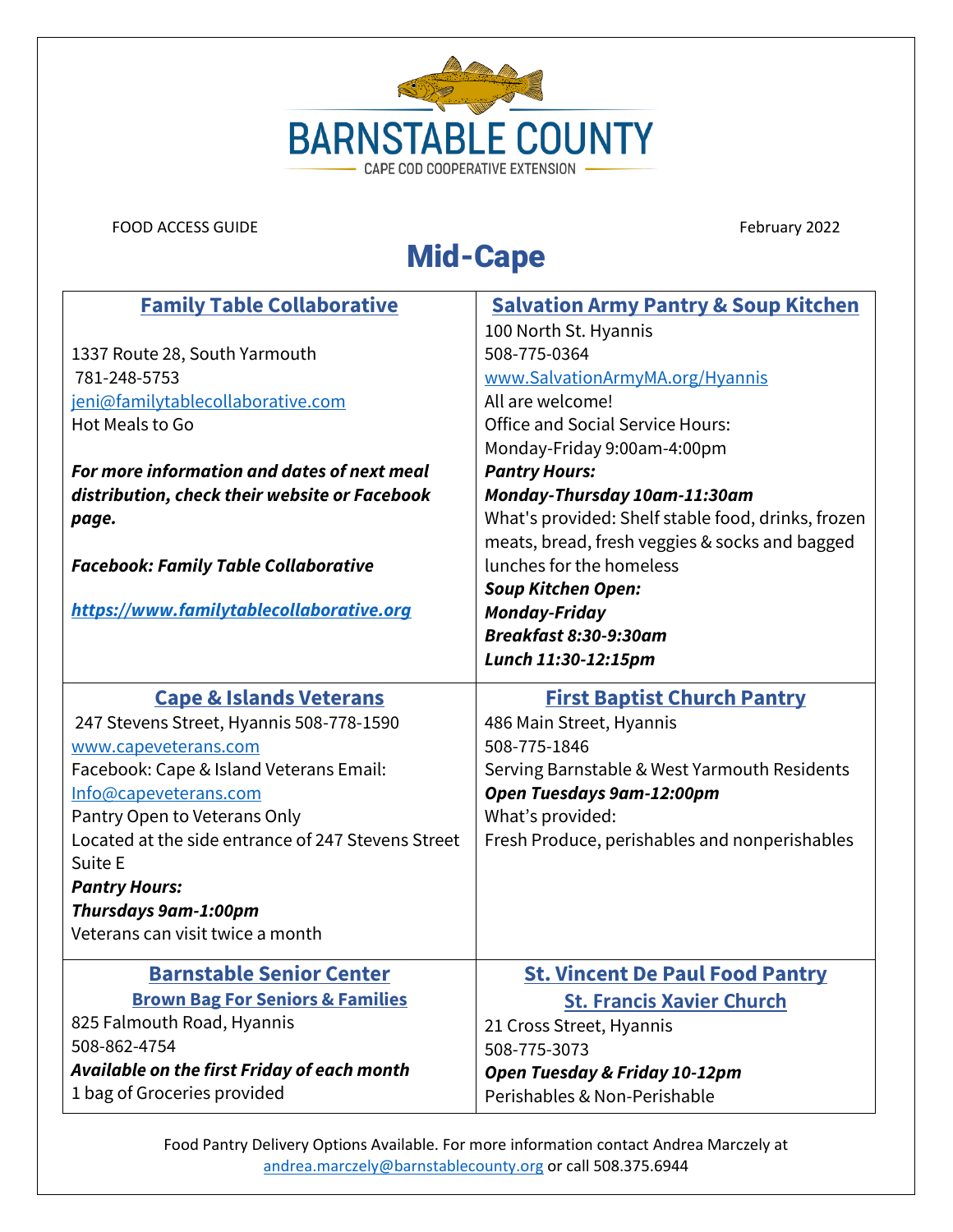

## Mid-Cape

| <b>Faith Family Kitchen</b>                        | <b>Yarmouth Food Pantry</b>                       |
|----------------------------------------------------|---------------------------------------------------|
| 154 Bearses Way Hyannis                            | Lighthouse Landing Plaza                          |
| 508-775-5073                                       | 845 Rt. 28 Unit 16, S. Yarmouth                   |
| www.capecodcouncilofchurches.org/faith-family-     | 508-394-0880                                      |
| kitchen.org                                        | www.yarmouthfoodpanty.org                         |
| Facebook: Faith Family Kitchen                     | Facebook: Yarmouth Food Pantry                    |
| cccouncilofchurches@gmail.com                      | <b>Pantry Hours:</b>                              |
| <b>Mondays, Wednesdays &amp; Fridays</b>           | Tuesdays & Thursdays 5:30-6:30pm 2nd Friday of    |
| Families 5:30-6:30pm at front of church            | the month 3:00-4:00pm                             |
| Adults without children- 5:30-6:30pm back door     | 3rd Saturday of the month 10-11am                 |
| <b>Meals served to go</b>                          | 4th Friday of the month 10:00-11:00am             |
|                                                    | Client Choice Shopping in Pantry                  |
| <b>Hands of Hope Food Pantry-</b>                  | <b>Canaan Food Pantry</b>                         |
| <b>Serving Mid Cape</b>                            | 204 Route 28, West Yarmouth                       |
| 49 Rt. 28 West Harwich                             | Caribbean Food Options Available                  |
| 508-432-1312                                       | Serving all Mid-Cape and Chatham                  |
| <b>Pantry Hours:</b>                               | Pantry is open every other Thursday.              |
| Monday and Friday 10:00-3:00                       | Next Pantry Date: February 17th & March 3rd       |
| Tuesday, Wednesday, Thursday 1:00-3:00             | 10am-2pm                                          |
| Meats, dairy, bakery, perishables & non-           | Open to All-No registration required or questions |
| perishables, personal items, paper products Thrift | asked                                             |
| Shop hours: Tuesday, Wednesday & Thursdays         | For emergency requests or for delivery, please    |
| 10am-1pm                                           | call 508.266.1439                                 |
|                                                    |                                                   |
| <b>St. David's Episcopal Church</b>                | <b>AIDS Support Group of Cape Cod</b>             |
| 205 Old Main St. South Yarmouth                    | 428 South Street, Hyannis                         |
| 508-394-4222                                       | Monthly food pantry and emergency food            |
| www.stdavidscapecod.org                            | Contact Mimi Razon at 508-539-2364                |
| Open 3rd Wednesday of the month.                   | for more information                              |
| Next Pantry is on December 15th from 1:00-         |                                                   |
| 3:00pm                                             |                                                   |
| Paper Pantry and meals to go                       |                                                   |
|                                                    |                                                   |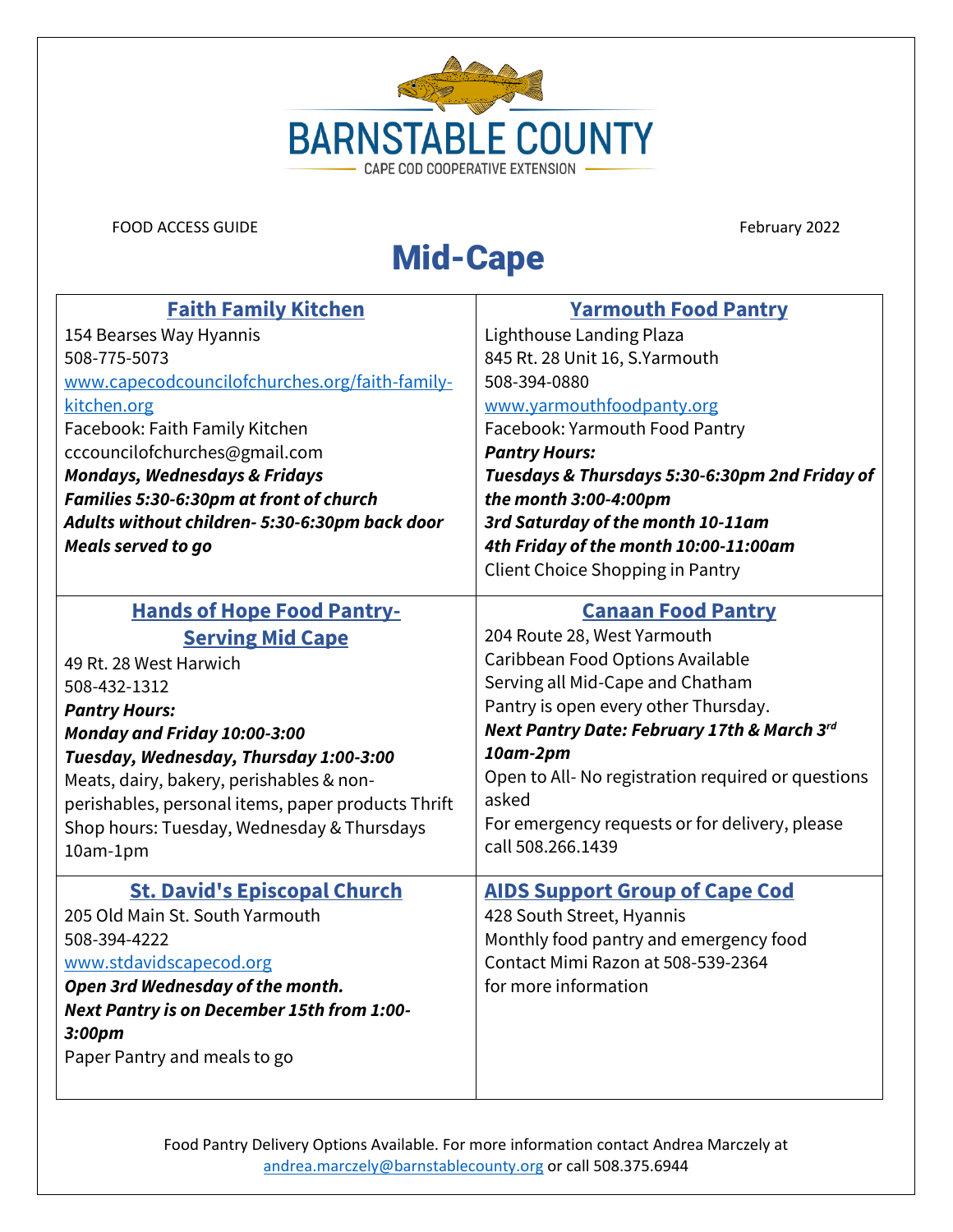

# Mid-Cape **Outer & Lower Cape**

| <b>St. Pius Food Pantry</b>                       | <b>The Family Pantry of Cape Cod</b>                   |
|---------------------------------------------------|--------------------------------------------------------|
| 5 Barbara Street, South Yarmouth                  | 133 Queen Anne Road, Harwich                           |
| 508-394-2244 Open By Request                      | 508-432-6519                                           |
|                                                   | cmenard@thefamilypantry.com                            |
| <b>Food4Vets at The Cape Cod Vet Center</b>       | <b>Food Pantry Hours:</b>                              |
| 474 West Main Street, Hyanniswww.mmsfi.org        | Tuesdays 10am-3:30pm                                   |
| <b>February 16th</b>                              | <b>Wednesdays 10-12pm</b>                              |
| From 1:00-2:30pm                                  | Thursdays 10am-3:30 & 5pm-7pm                          |
| For Veterans Only, Pre-Registration Required.     | Saturdays 10-12pm                                      |
| To Register visit www.mmsfi.org and bring         | Curbside pick up during Covid-19.                      |
| confirmation email or a mobile device to expedite | Client choice shopping list is on website or at Pantry |
| pick up                                           | <b>Thrift Store Hours: Mondays, Wednesdays &amp;</b>   |
| Shelf Stable Food Boxes for a two week supply for | <b>Fridays 8-10am</b>                                  |
| 2 Adults                                          |                                                        |
| <b>Dennis Council on Aging</b>                    | <b>Healthy Meals in Motion Mobile Food</b>             |
| 1045 Route 134 508-694-2004                       | Pantry                                                 |
| MPerndergast@town.dennis.ma.us                    | Family Pantry of Cape Cod                              |
| Brown Bag Program is on the                       | Registration is required                               |
| <b>1st Friday of the month</b>                    | Call Andrea at 508-487-7080                            |
| sponsored by the Greater Boston Food Bank         | 60+ years old; families with children                  |
| Delivery available for those who aren't able to   | Food choice pantry - nonperishables, vegetables,       |
| drive                                             | dairy, meat and bakery items                           |
| Mobile Food Pantry sponsored by the Family        |                                                        |
| Pantry of Cape Cod- Please call for details       |                                                        |
| <b>Yarmouth Senior Center-</b>                    | <b>Hands of Hope Food Pantry</b>                       |
| <b>Brown Bag Program</b>                          | 49 Rt. 28 West Harwich                                 |
| 528 Forest Road, West Yarmouth                    | 508-432-1312                                           |
| <b>First Friday of the month from 2pm-4pm</b>     | <b>Pantry Hours:</b>                                   |
| 508-394-7606                                      | Monday and Friday 10:00-3:00                           |
|                                                   | Tuesday, Wednesday, Thursday 1:00-3:00                 |
|                                                   | Meats, dairy, bakery, perishables and non-             |
|                                                   | perishables, personal items, paper products            |
|                                                   | <b>Thrift Shop hours: Tuesday, Wednesday &amp;</b>     |
|                                                   | <b>Thursdays 10am-1pm</b>                              |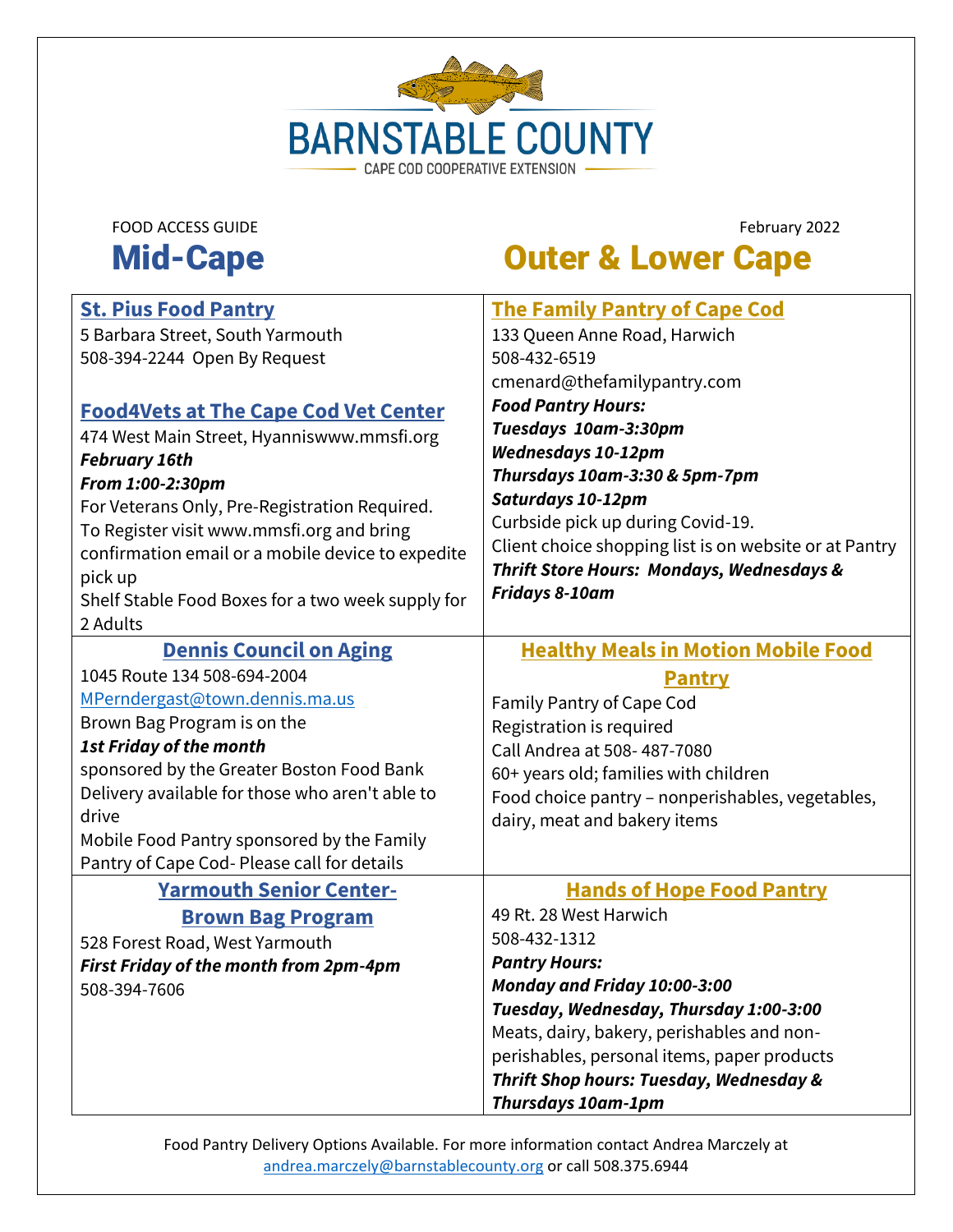

### Outer & Lower Cape

| <b>Grace Chapel Food Pantry</b>                     | <b>United Methodist Church-Lower Cape</b>          |
|-----------------------------------------------------|----------------------------------------------------|
| <b>Lower Cape Outreach Council</b>                  | <b>Outreach Council</b>                            |
| 25 Lieutenant Island Rd. Wellfleet (Located at the  | 20 Shank Painter Rd. Provincetown                  |
| corner of Lieutenant Island Road and Route 6)       | 516-974-1524                                       |
| 508-240-0694 www.lcoutreach.org/pantry-hours        | www.lcoutreach.org/pantry-hours                    |
| Mondays 3:00-6:00pm & Thursdays 10:00-12:00pm       | Wednesdays 10-2pm Thursdays 10-12pm                |
| Client choice shopping- Grocery list available on   | Appointment needed.                                |
| website or at pantry All are welcome! Must register | Established clients must call Provincetown Pantry  |
| to be a client by calling 508-240-0694              | Manager Nicola to schedule                         |
|                                                     | Choice pantry-shopping list is posted on the       |
|                                                     | website and is given out upon arrival              |
| <b>Orleans Food Pantry- Main Pantry</b>             | <b>Provincetown Council on Aging</b>               |
| <b>Lower Cape Outreach Council</b>                  | 2 Mayflower Street, Provincetown                   |
| 19 Brewster Cross Rd. Orleans                       | 508-487-7080                                       |
| 508-240-0694                                        | Monday-Thursday 8am-5pm &                          |
| www.lcoutreach.org/pantry-hours                     | Friday 8am-12pm                                    |
| Open Mondays 1:00-3:00pm                            | Call ahead for pick up or delivery Non-Perishables |
| All are welcome! Must register to be a client by    | & Personal care products as available for people   |
| calling 508-240-069                                 | over 60 years old                                  |
| <b>United Methodist Church-Lower Cape</b>           | <b>AIDS Support Group of Cape Cod</b>              |
| <b>Outreach Council</b>                             | 96 Bradford St. Provincetown www.asgcc.org         |
| 73 Main St. Orleans                                 | 508-487-9445                                       |
| 508-240-0694                                        | Facebook: AIDS Support Group of Cape Cod           |
| www.lcoutreach.org/pantry-hours                     | <b>Monday-Friday 9am-3pm</b>                       |
| Pantry Open Tuesdays 10:00am-12:00pm                | Delivery available to Provincetown and Truro       |
| Pantry located across from the library              | clients. Call to schedule delivery                 |
| All are welcome! Must register to be a client by    |                                                    |
| calling 508-240-0694                                |                                                    |
| <b>Orleans Farmers Market</b>                       |                                                    |
| 21 Old Colony Way                                   |                                                    |
| www.orleansfarmersmarket.com                        |                                                    |
|                                                     |                                                    |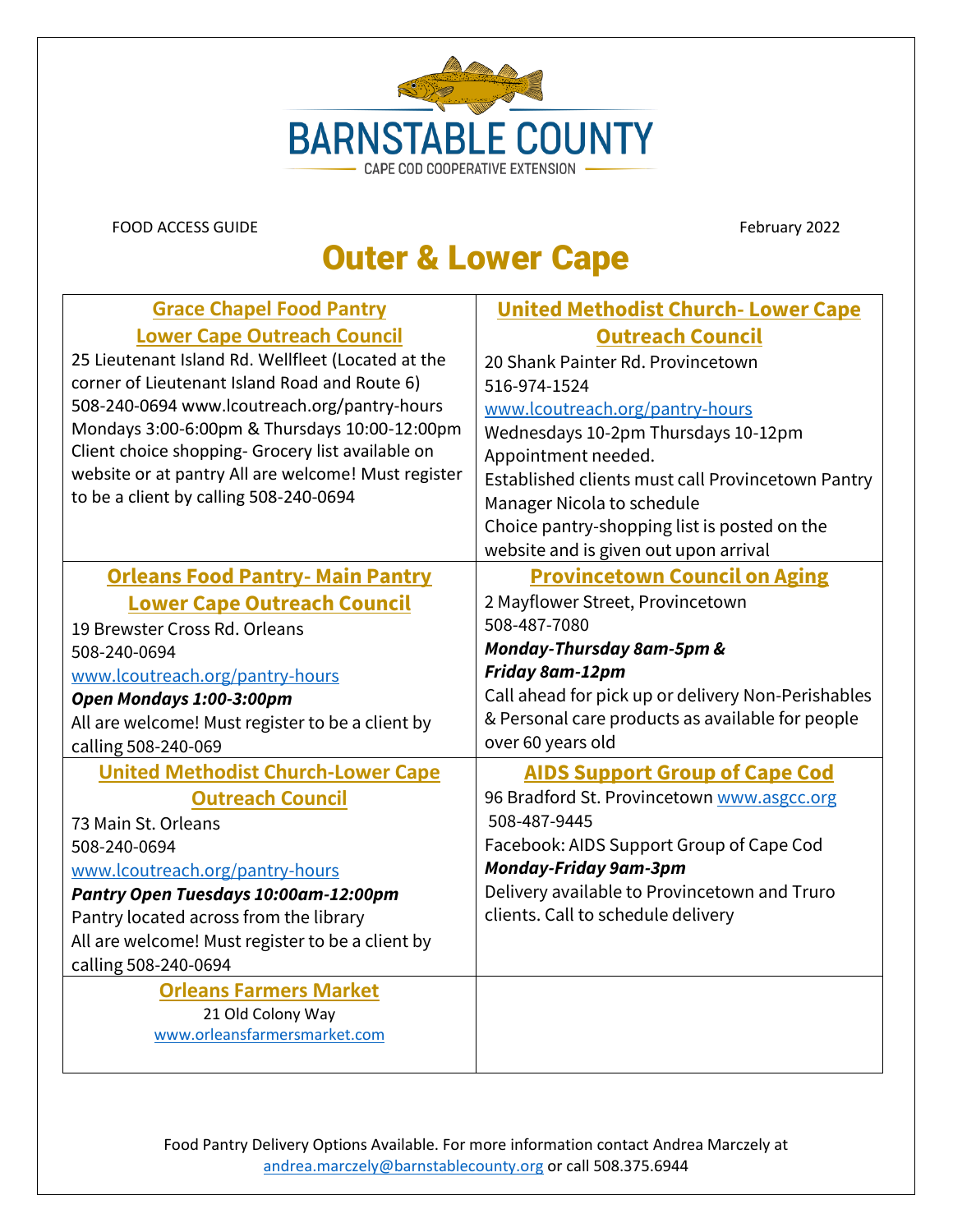

### Outer & Lower Cape

| <b>Brewster Baptist Church-Lower Cape</b>                                                       | <b>Saint Christophers Church-Lower Cape</b>        |
|-------------------------------------------------------------------------------------------------|----------------------------------------------------|
| <b>Outreach Council</b>                                                                         | <b>Outreach Council</b>                            |
| 1848 Main St. #1827 Brewster                                                                    | 625 Main St. Chatham                               |
| 508-240-0694 www.lcoutreach.org/pantry-hours                                                    | 508-240-0694                                       |
| <b>Pantry open:</b>                                                                             | www.lcoutreach.org/pantry-hours                    |
| Thursdays 10:00am-12:00pm                                                                       | Tuesdays 2:00-4:00pm (by appointment)              |
| All are welcome!                                                                                | Wednesdays 4:00-6:00pm (no appointment             |
| Register to be a client first by calling 508-240-                                               | needed)                                            |
| 0694                                                                                            | Thursdays 3:00-5:00pm (by appointment) Client      |
| Client choice shopping Produce, meats,                                                          | choice shopping- Grocery list available on website |
| perishables and non-perishables                                                                 | or at pantry                                       |
|                                                                                                 | All are welcome!                                   |
|                                                                                                 | Must register to be a client by calling office     |
| <b>St. Peters Lutheran Church-Lower Cape</b>                                                    | <b>Truro Community Kitchen</b>                     |
| <b>Outreach Council</b>                                                                         | Operating out of Christian Union Church            |
| 310 Rt. 137 Harwich 508-240-0694                                                                | 27 Shore Road, Truro                               |
| www.lcoutreach.org/pantry-hours                                                                 | 973-868-7526                                       |
| Thursdays 10:00am-12:00pm                                                                       | <b>Tuesdays for deliveries only</b>                |
| Client choice shopping- Grocery list available on                                               | To register for a meal, email                      |
| website or at pantry All are welcome!                                                           | trurocommunitykitchen@gmail.com or call or text    |
| Must register to be a client by calling 508-240-                                                | Eli at 973-868-7526                                |
| 0694                                                                                            | No documentation required                          |
|                                                                                                 | 2 prepared meals will try to accommodate dietary   |
|                                                                                                 | needs                                              |
| <b>Sustainable CAPE &amp; Outer Cape Health</b>                                                 | <b>Nauset Fellowship at Eastham's Chapelin</b>     |
| <b>Fruit &amp; Vegetable Prescription Program</b>                                               | the Pines                                          |
| crnavigator@outercape.org                                                                       | 220 Samoset Road, Eastham                          |
| www.sustainableCAPE.org                                                                         | <b>Community Food Exchange</b>                     |
| Free Clinician prescribed fruits and vegetables for                                             | All are welcome!                                   |
| seniors who have cadiometabolic disease, are SNAP<br>clients & are at risk for social isolation | Take what you want or leave any canned and         |
| 12 weeks worth of fresh, seasonal vegetables from the                                           | packaged non-perishable items                      |
| <b>Truro Farmers Market</b>                                                                     | Call 508-246-4924 to arrange donation pick up if   |
|                                                                                                 | needed                                             |
|                                                                                                 |                                                    |